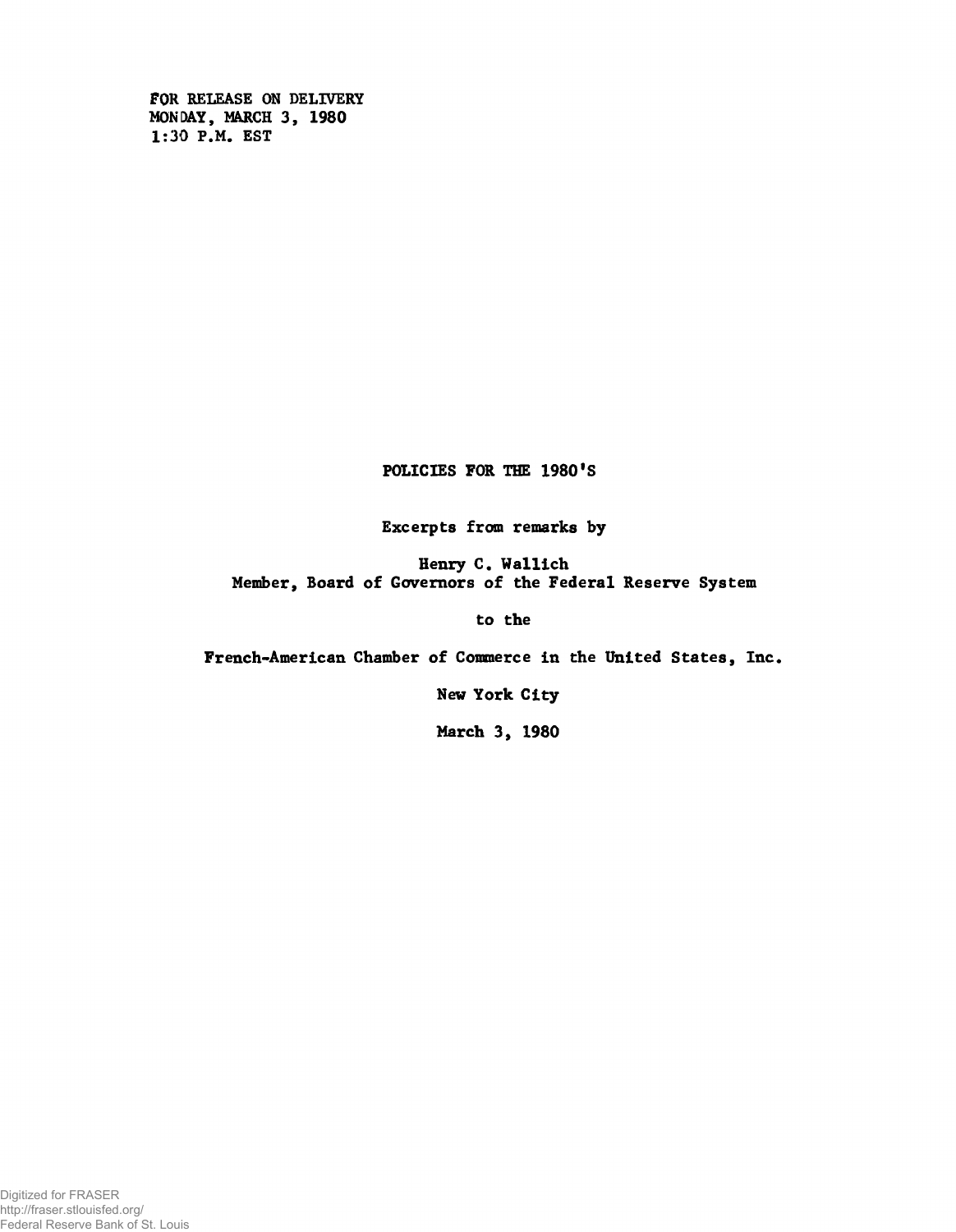#### **SUMMARY**

1. The world faces severe tests that can be met only by International cooperation.

2. Financing of the payments deficits caused by the higher price of oil should be possible, but it will not be as relatively easy as it was after the first price increase in 1973-74.

3. The Euromarkets can contribute importantly to this financing, but these markets' expansion must be brought under better control. Close to \$40 billion of Eurodollars are now included in the Federal Reserve's redefined aggregates.

4. The international role of the dollar is likely to diminish over time, but willing and able successors have not appeared. Evolution of the world monetary system in the direction of a SDR-based system would be much preferable to a multi-currency reserve system. International cooperation will be needed to achieve this.

5. The oil problem also demands cooperation, both for any possible near-term emergency and for longer run conservation and substitution of energy sources. The United States in some respects faces a more difficult problem than other countries because of its diminishing availability of easily accessible domestic sources.

**\* \* \* \* \***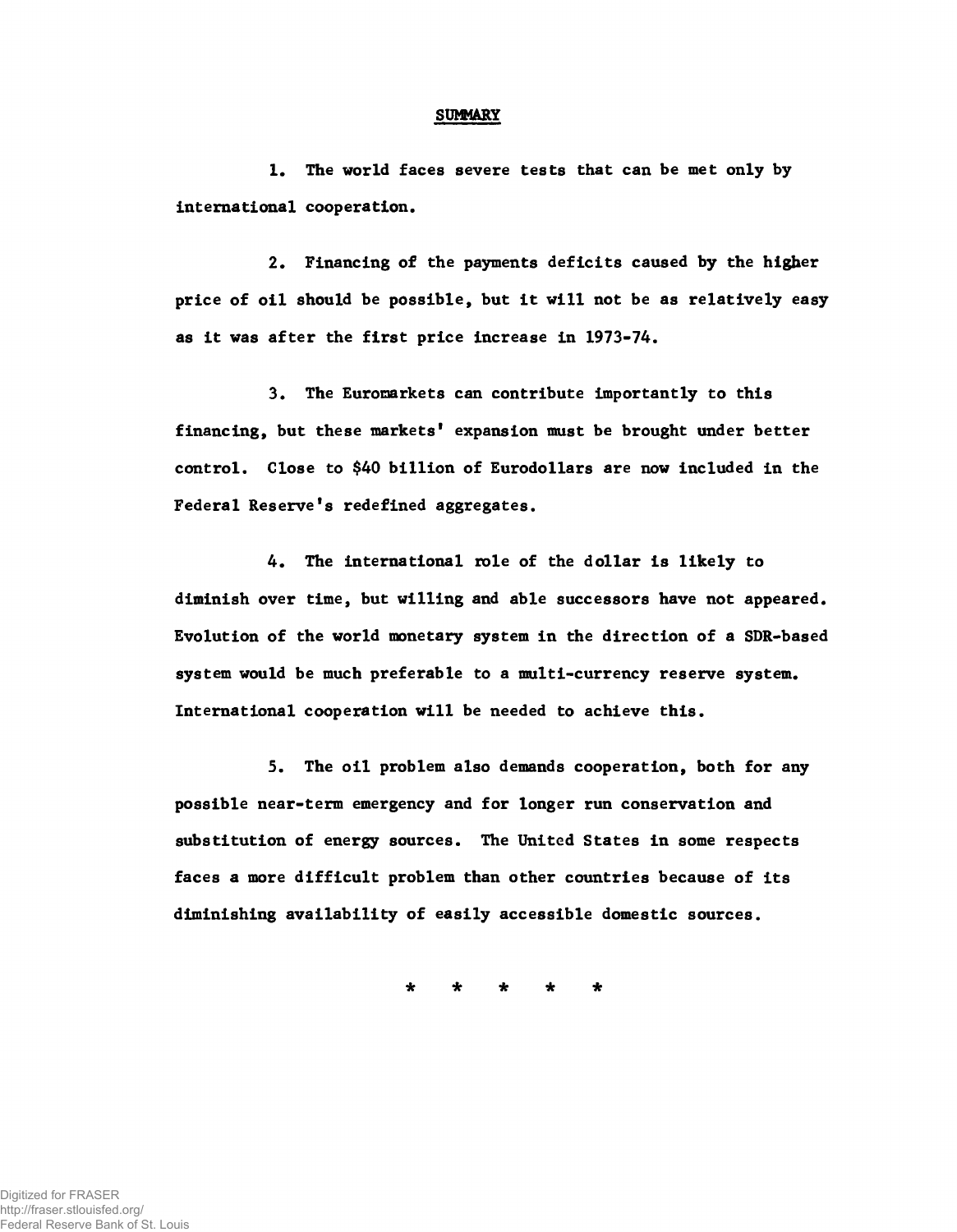## POLICIES FOR THE 1980'S

Excerpts from remarks by

Henry C. Wallich Member, Board of Governors of the Federal Reserve System

to the

French-American Chamber of Commerce in the United States, Inc.

New York City

March 3, 1980

--------------------------------

I am honored to be addressing the French-American Chamber of Commerce on the subject "Policies for the 1980's."

#### The Tests Ahead

The 1980's will be a period during which our countries, and the international economic and financial system that uuites them, will be severely tested. In the international sphere, the principal tests, as I see them, will challenge our ability to maintain a free and open international financial and trading system, and to maintain an adequate flow of oil supplies. In the domestic sphere, the principal tests will be those of our ability to maintain economic growth and stability in the face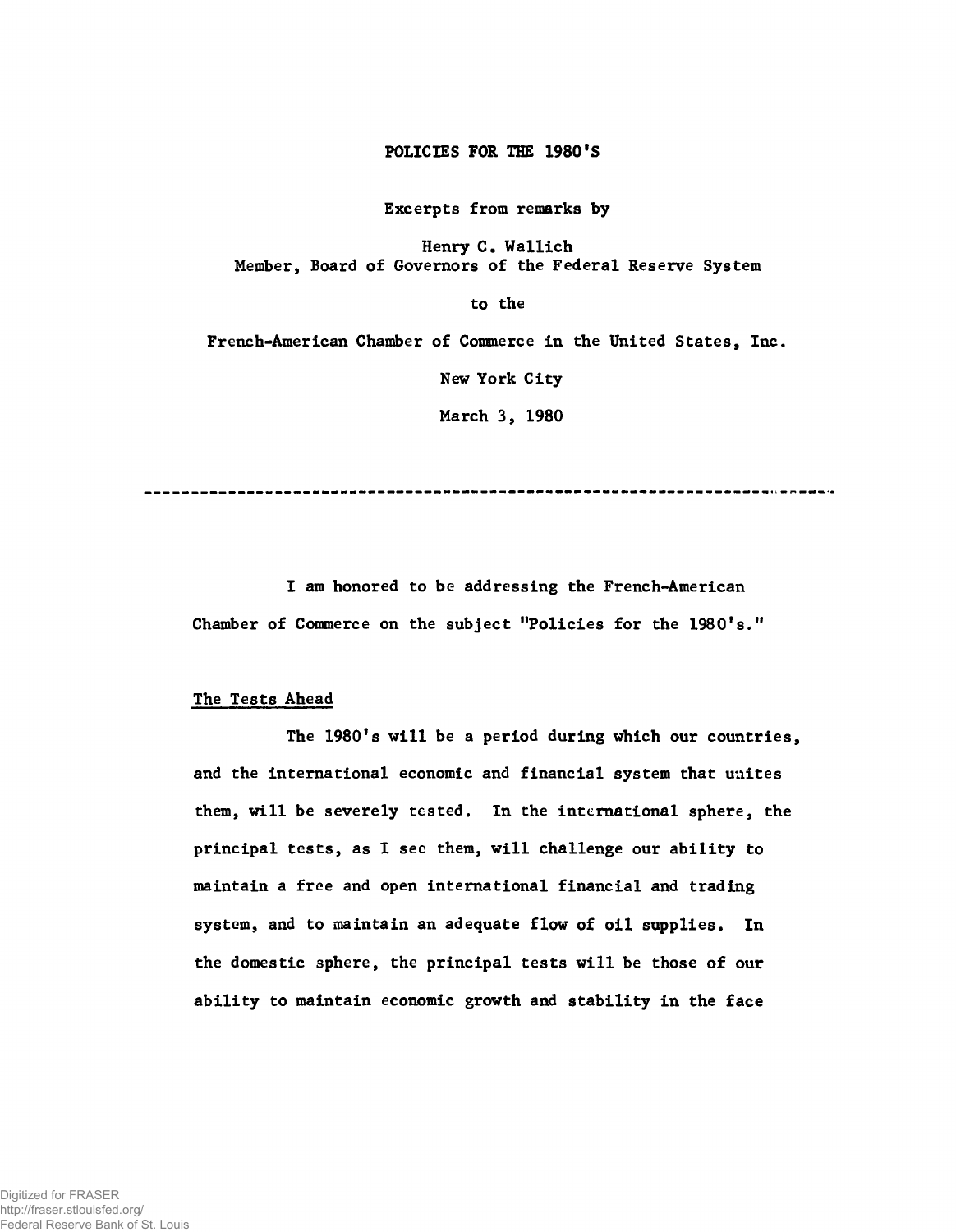of energy shortages and mounting costs and difficulties of all kinds. An essential condition of success in this endeavor will be ability to control the inflation that is now eating away at our productivity and at our social fabric.

Continued success in expanding world trade and finance can never be taken for granted. It is the result of international cooperation and a willingness to forego temporary national advantages for the sake of bigger national and international gains in the long run. The test before us challenges the survival power of this cooperation. Once before, during the 1930's, cooperation broke down. Individual countries sought to improve their condition at the expense of their neighbors, through trade restrictions and payments controls. Considerable parts of the world froze over financially. It became impossible to move money from one country to another without licenses that were not generally granted. Debtors, even if solvent, often could not pay their creditors. It was the ice age of international finance.

There is no compelling reason why the world should ever relapse into anything resembling the conditions of the 1930's. But in the face of skyrocketing oil prices the financial problems generated in large part by these prices will need to be dealt with, to control that ever-present risk. The financial burdens must be distributed in a manner that makes them bearable.

**-2-**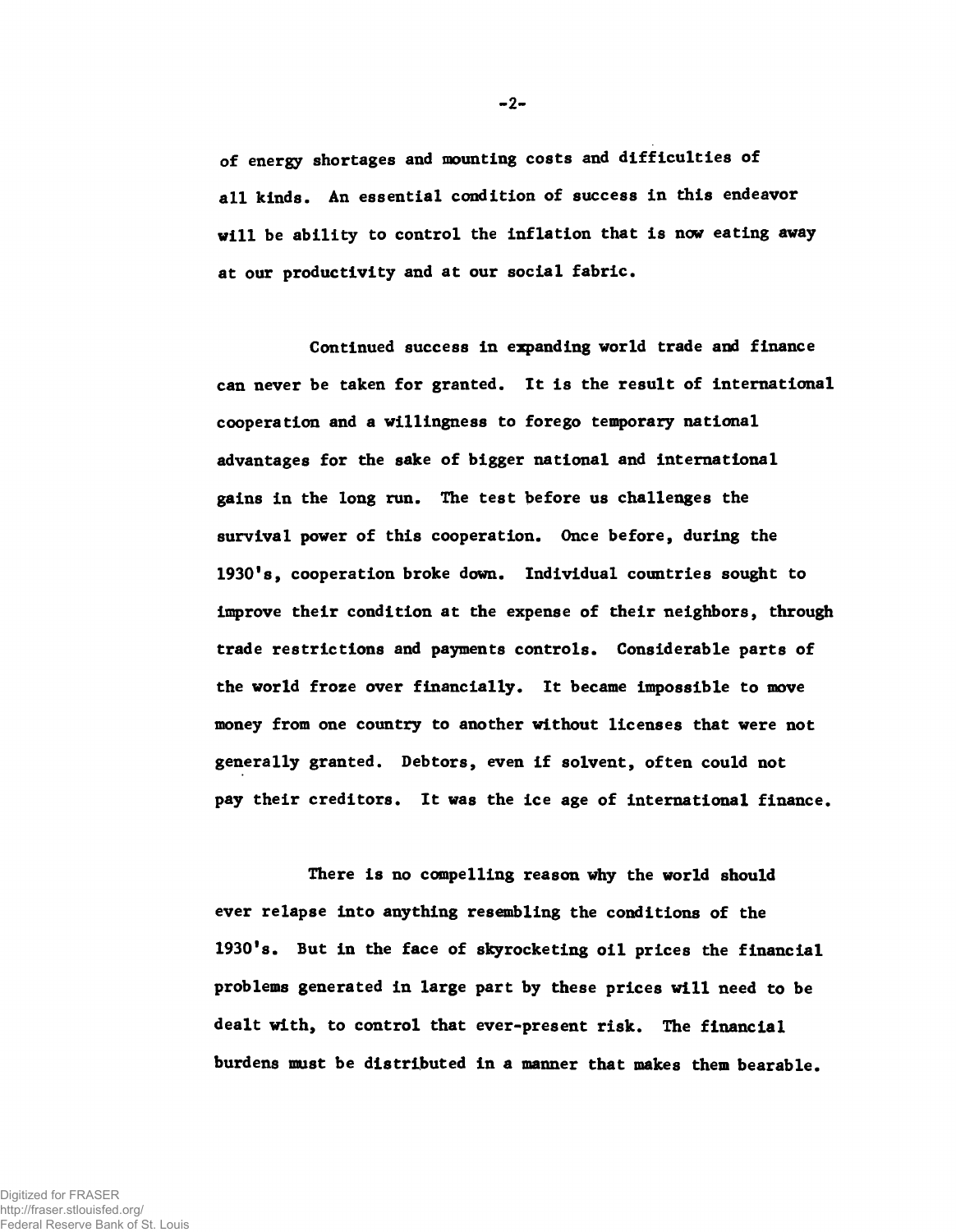**We need to be aware of the parameters of the situation and what they mean to borrowers.**

**1. The OPEC surplus will be more lasting than the 1973-74 created surplus.**

**2. The funds to finance the corresponding deficits** are available from OPEC in the aggregate but they must be **channeled where needed and where debt can be supported.**

3. The non-oil developing countries will probably **not be able to handle as large a rate of increase in their debt as in recent years, because debt already is high and the banks already have loaned a great deal.**

**4. Developing countries, therefore, must stress adjustment along with, and perhaps more than, financing of deficits.**

**5. A larger share of the OPEC-imposed deficit will, therefore, fall on the developed countries.**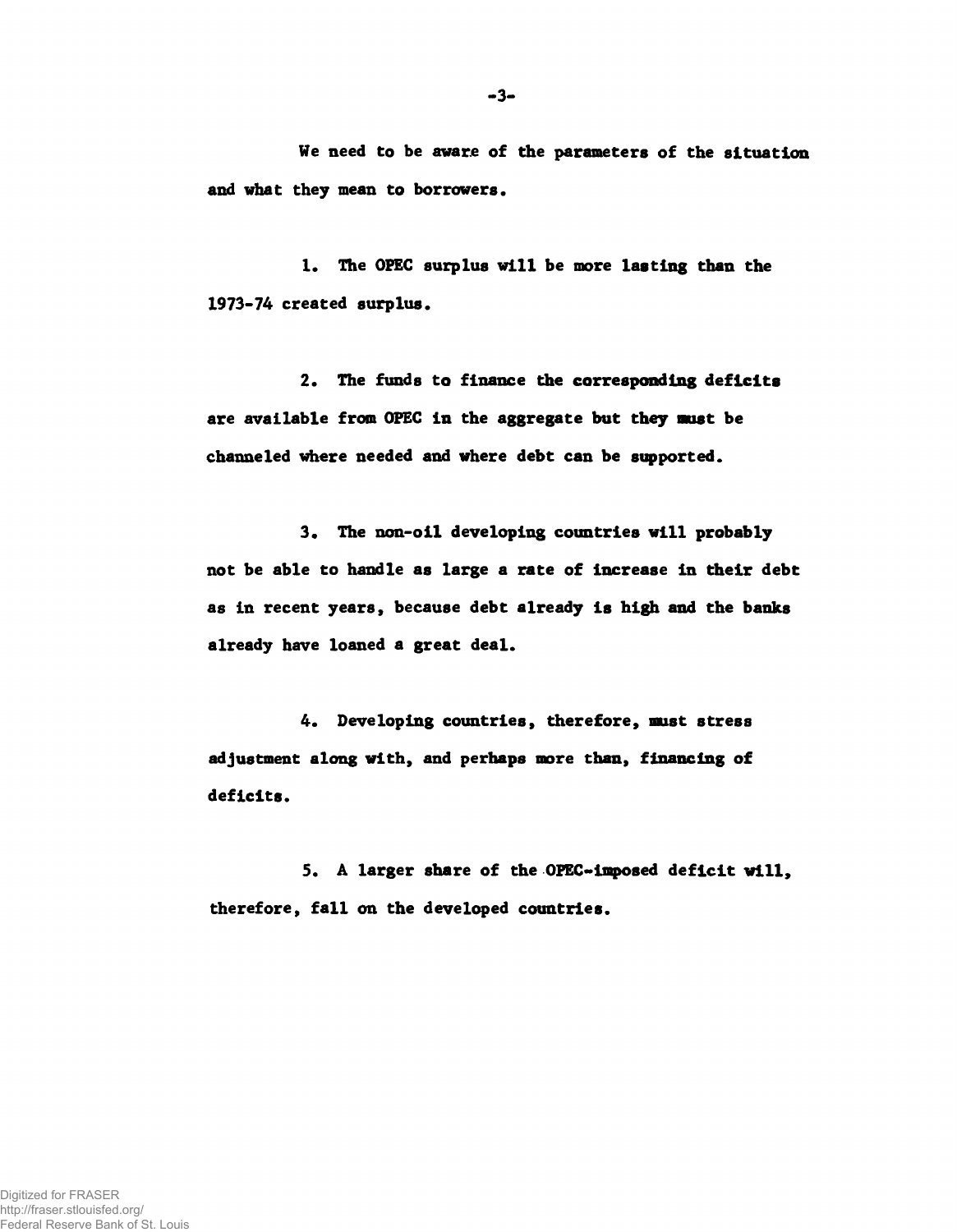Financing will be relatively easier for the developed countries. OPEC funds not flowing into dollars will necessarily flow into other currencies, providing some automatic financing to the countries in question. Countries likely to receive OPEC investments directly or through the Euromarkets can ease the adjustment process by accepting deficits. If these countries tried to run surpluses, this would throw a greater burden of deficits on other countries.

# The Euromarkets

The Euromarkets will be one area in which our ability to cooperate in financing OPEC-induced deficits will be conspicuously tested. The Euromarkets have performed an extremely valuable function by facilitating the recycling of OPEC funds and the financing of payments deficits through the world's large banks. But they are beginning to pose serious questions for the monetary authorities of the countries whose currencies principally are used in those markets. The Euromarkets allow the creation of dollars, D-mark, and other currencies outside the direct monetary control of the respective central banks. The creation of dollar loans and deposits, for instance, occurs both through U.S. banks' foreign branches and through the banks of other countries.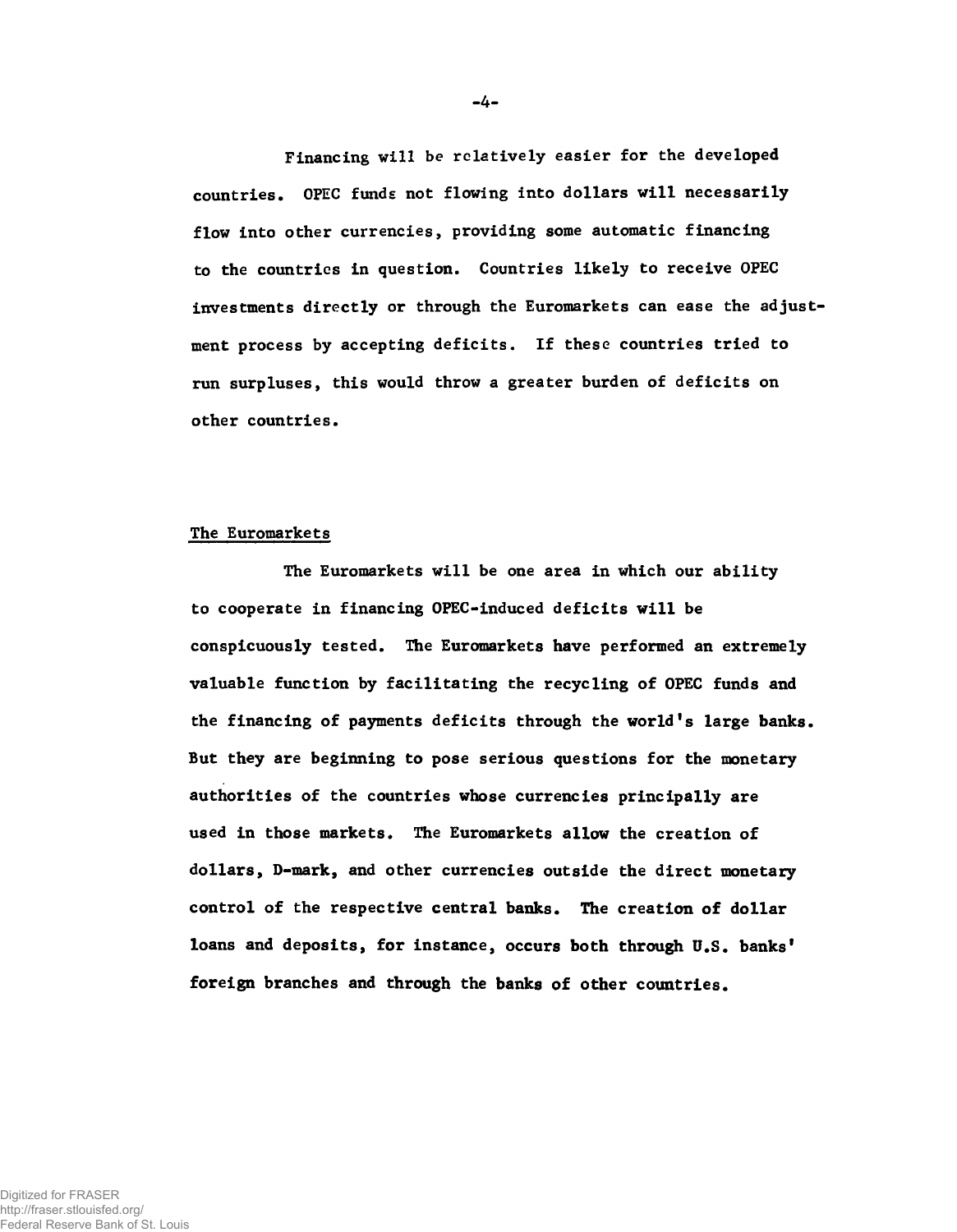Creation of a substantial volume of dollar assets and liabilities has an impact, naturally, upon the exchange rate of the dollar and on interest rates in the United States and elsewhere on dollar-denominated assets.

The Federal Reserve has moved to take into account the creation of U.S. money by the Eurobanks. Some \$40 billion of Eurodollars have been included in the newly redefined monetary aggregates. The expansion of these Eurodollars, which has been far more rapid than that of dollars in the United States, will henceforward be taken into account in formulating U.S. monetary policy. To offset the rapid expansion of Eurodollars, the expansion of the domestic component of the aggregates will have to be somewhat slower if the Federal Reserve's overall money-supply targets are not to be exceeded and growth of the broadest aggregate is not to become excessive. For the time being, this effect is small, since the volume of Eurodollars is small relative to U.S. monetary aggregates, but in time it is likely to grow and gain importance.

Discussions are underway now dealing with possible means of subjecting the Euromarkets to some degree of control. There is widespread agreement on the need to

**-5'**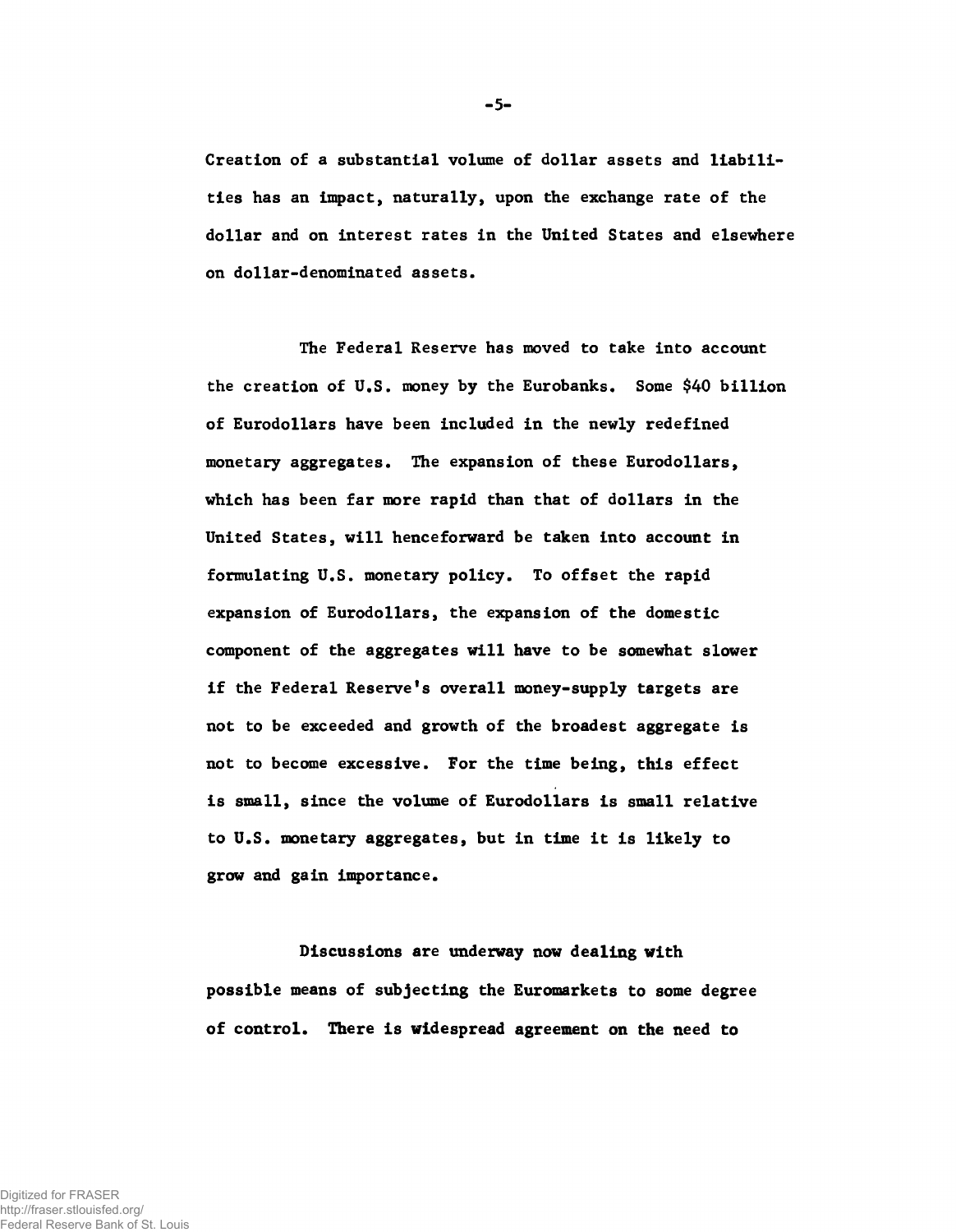preserve the safety and soundness of the participating banks, and the consequent need to maintain or introduce adequate prudential controls. With respect to growth of the markets and the use of various national currencies, divergent interests of countries need to be reconciled. Countries that expect to be borrowers in the Euromarket naturally take a different view than countries in whose currencies assets and liabilities are being expanded. Countries that benefit from the presence of the market in their financial centers have interests different from the rest.

The Eurodollar market is an analog of the nonmember banking system in the United States which also is outside direct Federal Reserve control. Growth of the nonmember bank system has become a problem Congress is having to face. Growth of Euromarkets may eventually generate similar compulsions.

### Role of the Dollar

The international role of the dollar will be an important feature of the international scene. There seems to be a growing feeling that this role, far from being an

**-6-**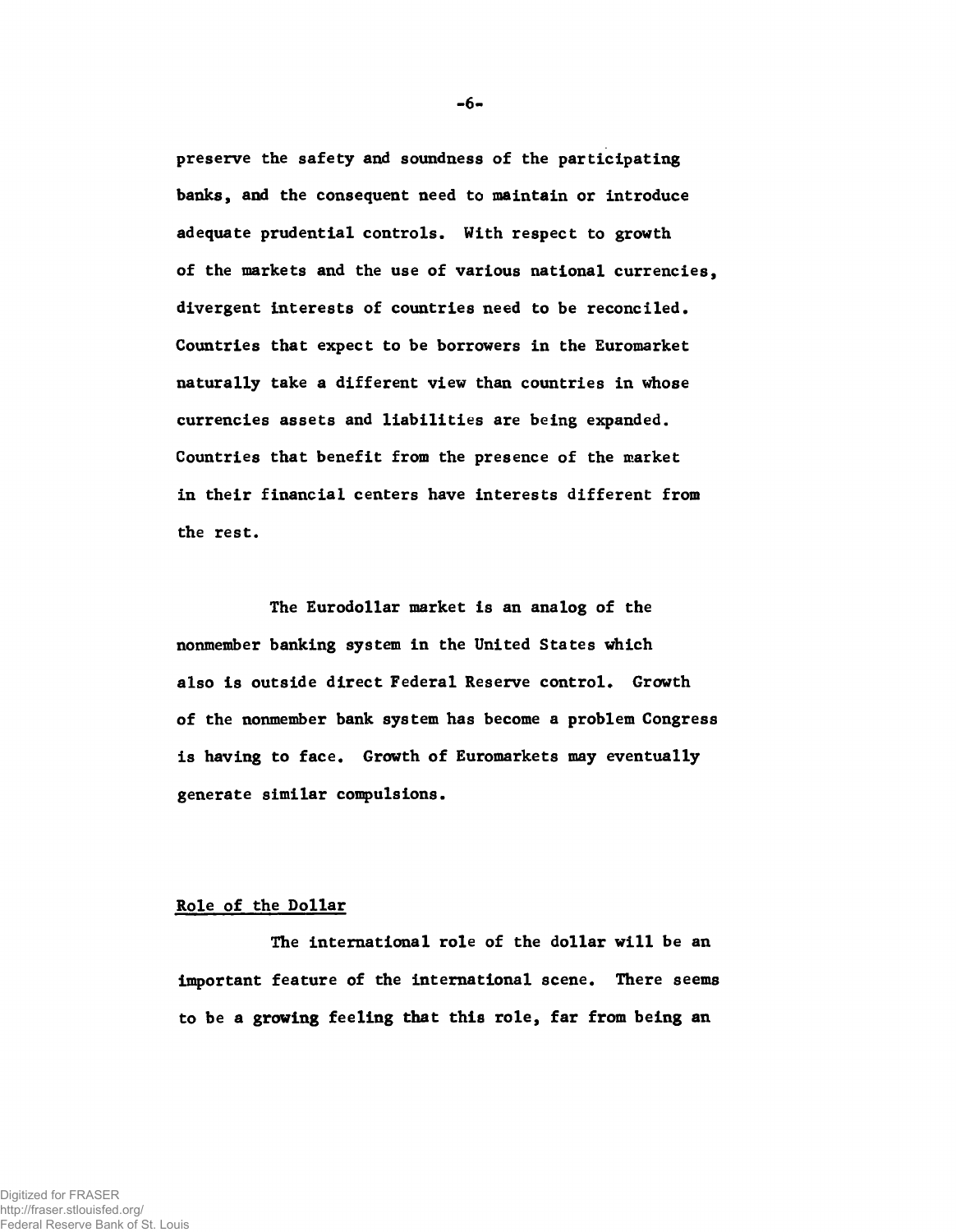enormous advantage, is becoming excessively burdensome to the United States. But there are no eager candidates to replace the dollar. Germany, Switzerland, and Japan, whose currencies all might serve in this role, show varying degrees of reluctance.

A return to gold, I believe, is unviable. The wide fluctuations in the price of this metal make clear that it cannot form a basis for stable relations among currencies, even if present high domestic rates of inflation did not make stable relations impossible. A basket of currencies, such as the SDR, seems the most logical way to reduce risk in the holding of official reserve balances. Eventually perhaps, it may become a medium for private financial assets and liabilities. An SDR solution would be far preferable to a multi-reserve currency system which may be the consequence of letting matters drift in this field.

Cooperation among countries at present can usefully be oriented toward creation of a substitution account in the International Monetary Fund. This account would absorb some official dollars and would move the SDR closer to becoming

**-7**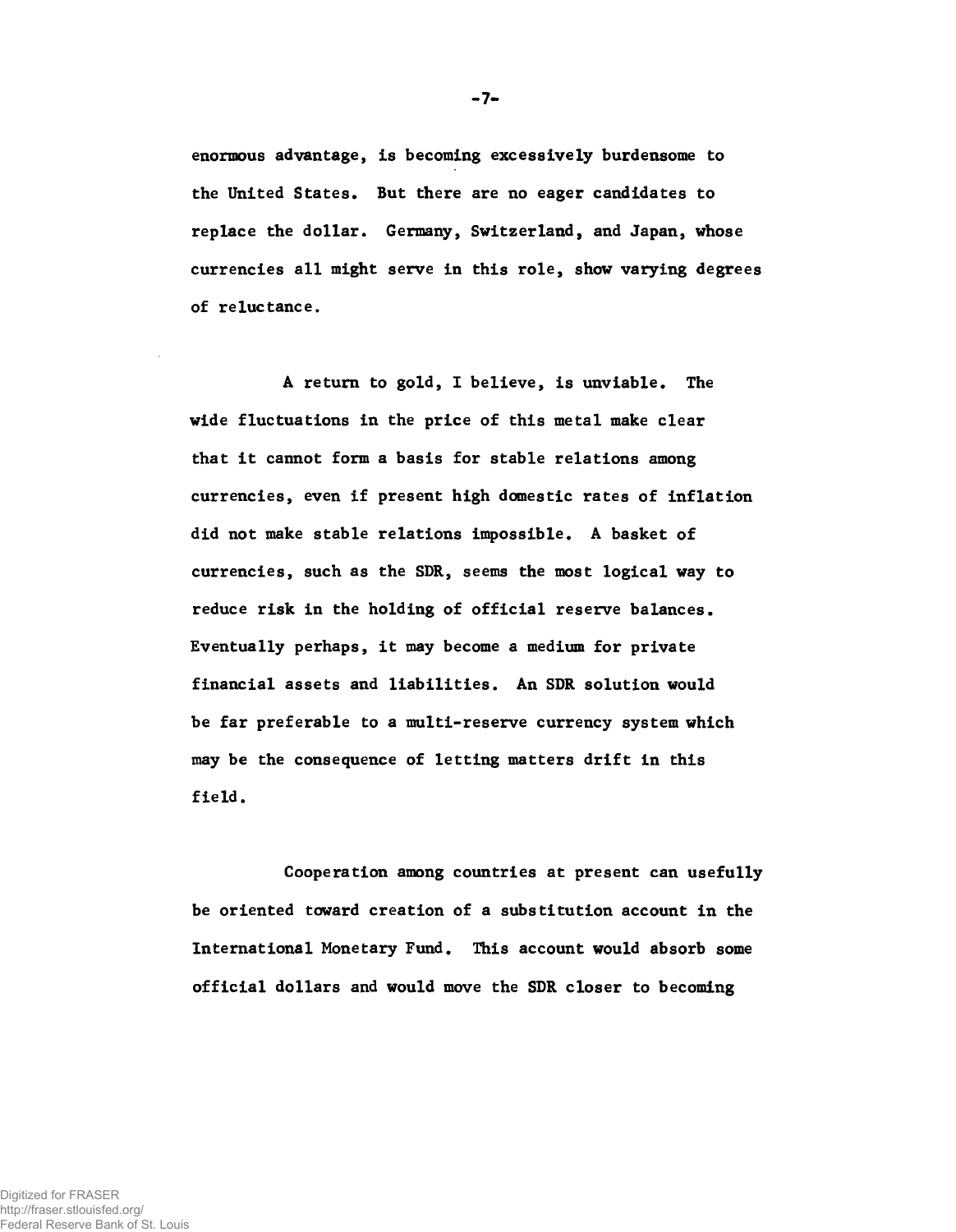an important world reserve medium. It is presently under discussion in the International Monetary Fund.

# The Challenge of Oil

The supply of oil is a second major area in which international cooperation will be needed. Supply and demand are precariously balanced. We have recently seen how a slight imbalance, manifested in a substantial premium price in the spot market, can lead to a ratcheting of OPEC prices. We have seen also how the fear of rising prices and even more or shortages can give rise to inventory accumulation that in turn aggravates the price movement and the supply/demand imbalance. Cooperation among oil-importing countries to avoid a repetition of the recent scramble is urgent.

Cooperation would also be needed if through some political or technological accident supplies should be disrupted. Such situations might still be manageable if arrangements established under the International Energy Agency can be implemented smoothly. The consequences of a disorganized scramble among nations for inadequate oil supplies could be disastrous.

**-8-**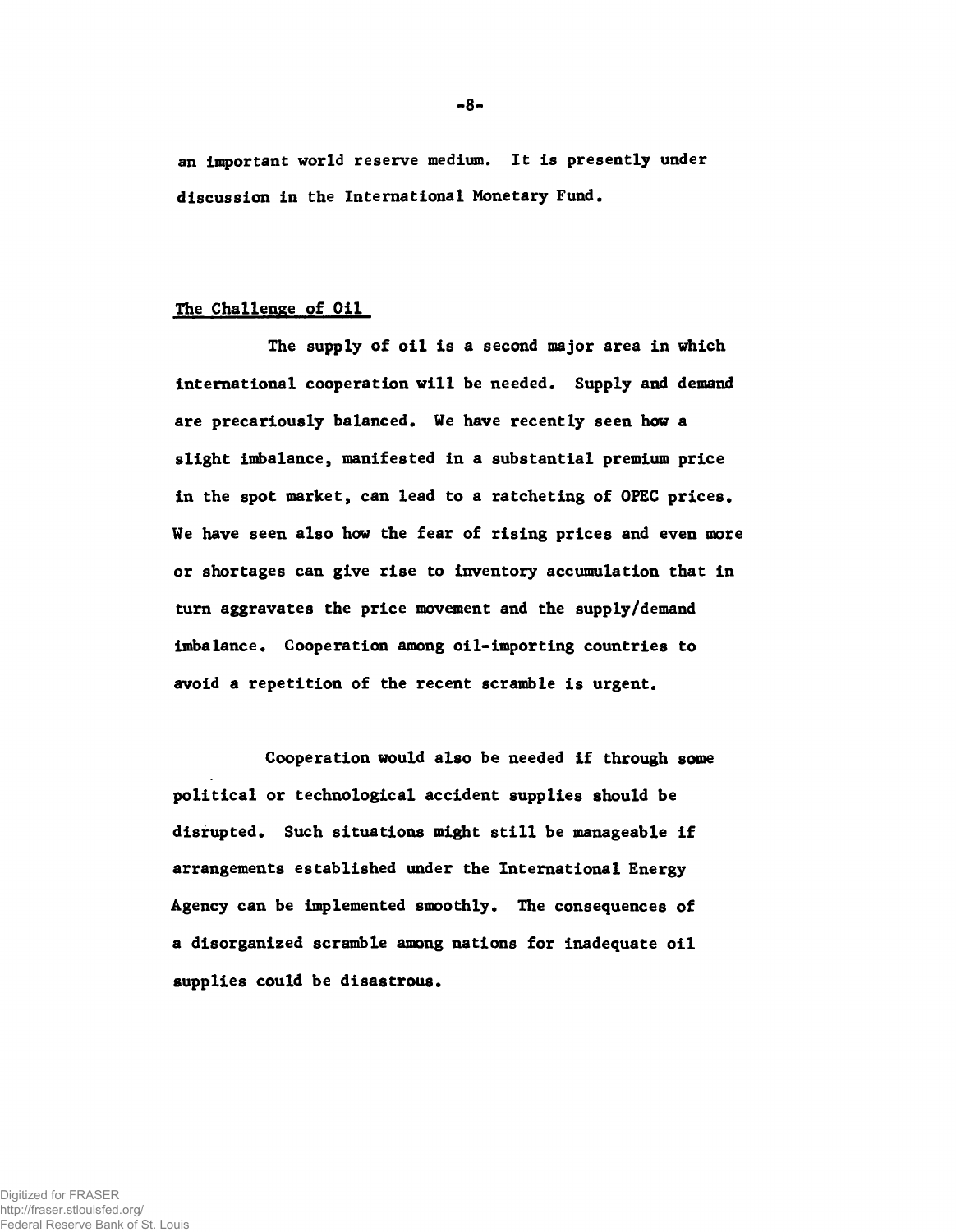For the longer run, each country must act to conserve energy and to create substitute energy sources to replace imported oil. This, too, is a form of international cooperation. Any one country could perhaps rely on the efforts of others to keep adequate oil supplies available. But in the aggregate, this would be self-defeating.

The United States faces in some respects a more severe problem than other countries. From a position of self-sufficiency in oil, we have been moving toward rising imports as domestic production declined. Our efforts at conservation and substitution must cope with the double problems of rising demand and progressive exhaustion of easily accessible supplies. This must be accomplished in the face of a geographic and industrial structure posing particularly severe obstacles.

## Domestic Policies to Support International Cooperation

Cooperation in common international problems will be helped if we deal effectively with domestic matters. During the 1980's, policies will have to be directed toward combating inflation, reducing unemployment, and increasing productivity

**9-**